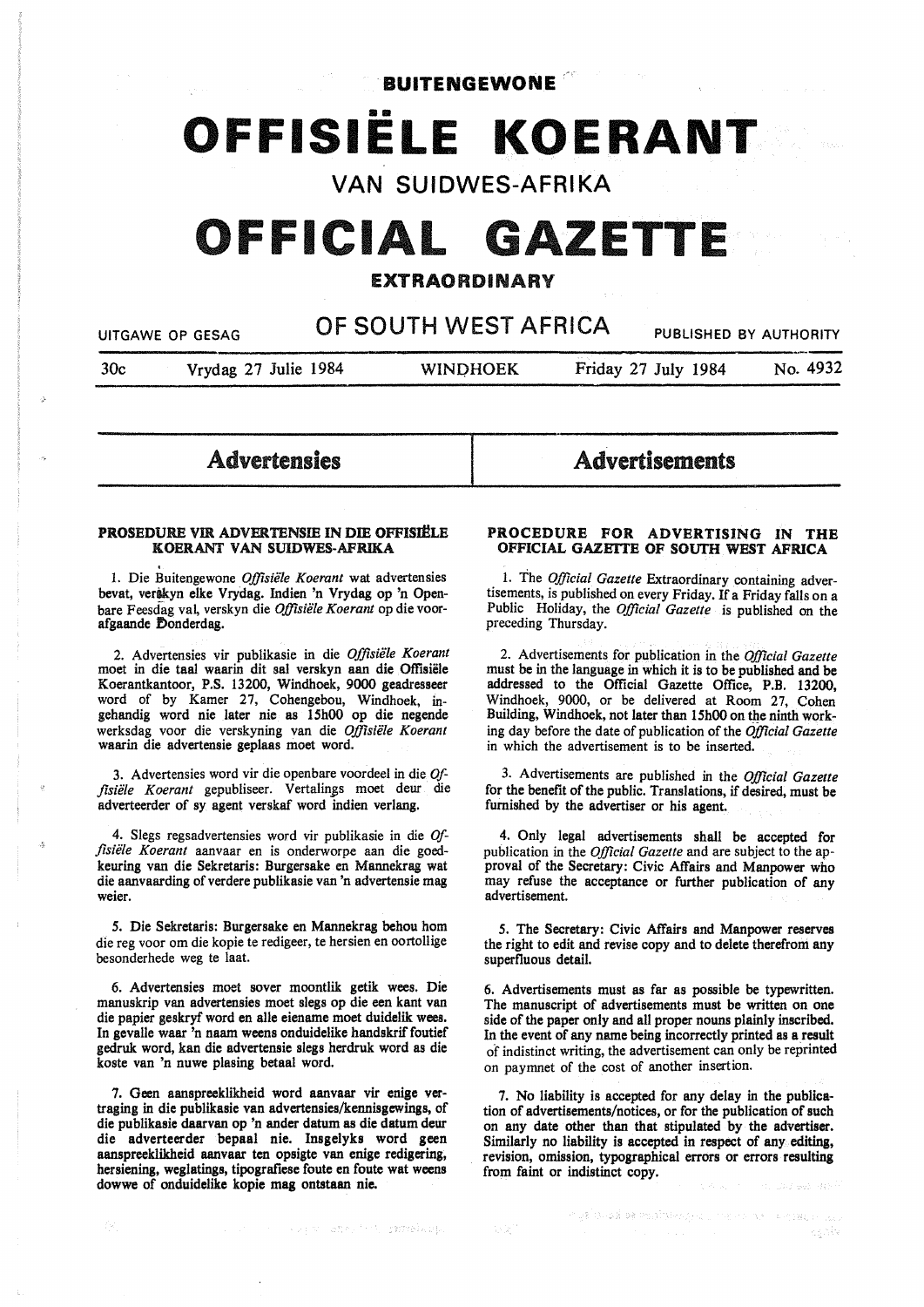8. Die adverteerder word aanspreeklik gehou vir **enige**  skadevergoeding en koste wat voortvloei uit **enige aksie wat** weens die publikasie hetsy met of sonder enige weglating, foute, onduidelikhede of in watter vorm ookal, van 'n kennisgewing teen die Administrateur-generaal ingestel word.

9. Die j\_aarlikse intekengeld op die *Offisiele Koerant* is R20,00 posvry in hierdie gebied en die Republiek van Suid-Afrika, verkrygbaar by Swapers Beperk, Posbus 56, Windhoek, 9000. Oorsese intekenaars moet posgeld vooruitbetaal. Enkel eksemplare van die *Offisiële Koerant* is verkrygbaar van Swapers Beperk, Posbus 56, Windhoek, 9000 teen die prys soos gedruk op eksemplaar. Eksemplare word vir slegs twee jaar in voorraad gehou.

10. Die koste vir die plasing van kennisgewings is soos volg en is betaalbaar by wyse van tjeks, wissels, pos- of geldorders:

#### LYS VAN VASTE TARIEWE

| <b>GESTANDAARDISEERDE</b>                                | Tarief per   |
|----------------------------------------------------------|--------------|
| <b>KENNISGEWINGS</b>                                     | plasing<br>R |
|                                                          | 3,25         |
|                                                          |              |
| Aktes: Verlore dokumente                                 | 6.00         |
| Besigheidskennisgewings                                  | 5.00         |
| Boedelwettekennisgewings: Vorms J. 187, 193              |              |
| 197, 295, 297, 517 en 519 $\dots$                        | 2.00         |
| Derdepartyassuransie-eise om skadevergoeding             | 2,50         |
| Insolvensiewet- en maatskappywettekennisge-              |              |
| wings: J. 28, J. 29. Vorms 1 tot 9 $\ldots$              | 4.00         |
|                                                          |              |
| L.W. - Vorms 2 en 6 - bykomstige verkla-                 |              |
| rings volgens woordetaltabel, toegevoeg tot die          |              |
| basiese tarief.                                          |              |
|                                                          |              |
| Naamsverandering (vier plasings)                         | 25,00        |
| Naturalisasiekennisgewings (insluitende 'n her-          |              |
| druk vir die adverteerder)                               | 2.00         |
| Onopgeëiste geld — slegs in die Buitengewone             |              |
| Offisiële Koerantsluitingsdatum 15 Januarie (per         |              |
| inskrywing van "naam, adres en bedrag")                  | 0.80         |
| Slagterskennisgewings                                    | 5,00         |
| Slumopruimingshofkennisgewings, per perseel              | 4,00         |
| Verlore lewensversekeringspolisse $\dots\dots\dots\dots$ | 2,00         |
|                                                          |              |
|                                                          |              |
| NIE-GESTANDAARDISEERDE KENNISGEWINGS                     |              |
| Maatskappykennisgewings:                                 |              |
|                                                          |              |
| Kort kennisgewings: Vergaderings, besluite, aan-         |              |
| bod van skikking, omskepping van maatskappye,            |              |
| vrywillige likwidasies, ens.: sluiting van lederegis-    |              |
| ters vir oordragte en/of verklarings van dividende       | 11,00        |
|                                                          |              |
| Dranklisensiekennisgewings (in Buitengewone Of-          |              |
| fisiële Koerante, t.w. Junie/TVl.; November/Kaap;        |              |
| Januarie/OVS; April/Natal) per tweetalige                |              |
| aansoek                                                  | 7.00         |
|                                                          |              |
| Verklaring van dividende met profytstate, notas          |              |
|                                                          | 25,00        |
|                                                          |              |
| Lang kennisgewings: Oordragte, veranderings met.         |              |
| betrekking tot aandele of kapitaal, aflossings, be-      |              |
| sluite, vrywillige likwidasies                           | 37,00        |
|                                                          |              |
|                                                          |              |
|                                                          |              |
| Handelsmerke in Suidwes-Afrika                           | 11,00        |
| Likwidateurs en ander aangesteldes se kennisge-          |              |

8. The advertiser will be held liable for all compensation and costs **arising** from any action which may be instituted against the Administrator-General as a result of the publication of a notice with or without any omission, errors, lack of clarity or in any form whatsoever.

9. The subscription for the *Official Gazette* is R20,00 per annum, post free in this territory and the Republic of South Africa, obtainable from Swapers Limited, P.O. Box 56, WINDHOEK, 9000. Postage must be prepaid by overseas subscriber. Single copies of the *Official Gazette* are obtainable from Swapers Limited, P.O. Box 56, Windhoek, 9000, at the price as printed on copy. Copies are kept in stock for two years only.

10. The charge for the insertion of notices is as follows and is payable in the form of cheques, bills, postal or money orders:

#### LIST OF FIXED TARIFF RATES

| STANDARDISED NOTICES                                                                                                                                                                                       | Rate per<br>insertion<br>R |
|------------------------------------------------------------------------------------------------------------------------------------------------------------------------------------------------------------|----------------------------|
| Transfer of business                                                                                                                                                                                       | 3,25                       |
| Deeds: Lost documents                                                                                                                                                                                      | 6,00                       |
| Business notices                                                                                                                                                                                           | 5,00                       |
| Administration of Estates Acts Notices: Forms                                                                                                                                                              |                            |
| J. 187, 193, 197, 295, 297, 517 and 519                                                                                                                                                                    | 2,00                       |
| Third party insurance claims for compensation<br>Insolvency Act and Company Acts Notices: J. 28,                                                                                                           | 2,50                       |
|                                                                                                                                                                                                            | 4,00                       |
| $N.B. - Forms 2 and 6 - additional statements$<br>according to word count table, added to the<br>basic tariff.                                                                                             |                            |
| Change of name (four insertions) $\dots\dots\dots$<br>Naturalisation notices (including a reprint for the                                                                                                  | 25,00                      |
| Unclaimed moneys $-$ only in the <i>Official</i>                                                                                                                                                           | 2.00                       |
| Gazette Extraordinary, closing date 15 January                                                                                                                                                             |                            |
| (per entry of "name, address and amount")                                                                                                                                                                  | 0,80                       |
| Butchers' notices                                                                                                                                                                                          | 5,00                       |
| Slum Clearance Court Notices, per premises                                                                                                                                                                 | 4,00                       |
| Lost life insurance policies $\ldots \ldots \ldots \ldots$                                                                                                                                                 | 2,00                       |
| NON-STANDARDISED NOTICES                                                                                                                                                                                   |                            |
| Company notices:                                                                                                                                                                                           | R                          |
| Short notices: Meetings, resolutions, offer of com-<br>promise, conversion of companies, voluntary win-<br>dings-up, etc.: closing of members' registers for<br>transfers and/or declarations of dividends | 11,00                      |
| Liquor Licence Notices (in Gazettes, Extraor-                                                                                                                                                              |                            |
| viz. June/Tvl.; November/Cape; January/O.F.S.;                                                                                                                                                             |                            |
| April/Natal), per bilingual application                                                                                                                                                                    | 7,00                       |
| Declaration of dividends with profit statements,<br>including notes                                                                                                                                        | 25,00                      |
| Long notices: Transfers, changes in respect of                                                                                                                                                             |                            |
| shares or capital, redemptions, resolutions, volun-<br>tary liquidations                                                                                                                                   | 37,00                      |
| Trade marks in South West Africa                                                                                                                                                                           | 11,00                      |
| Liquidators' and other appointees' notices                                                                                                                                                                 | 7.00                       |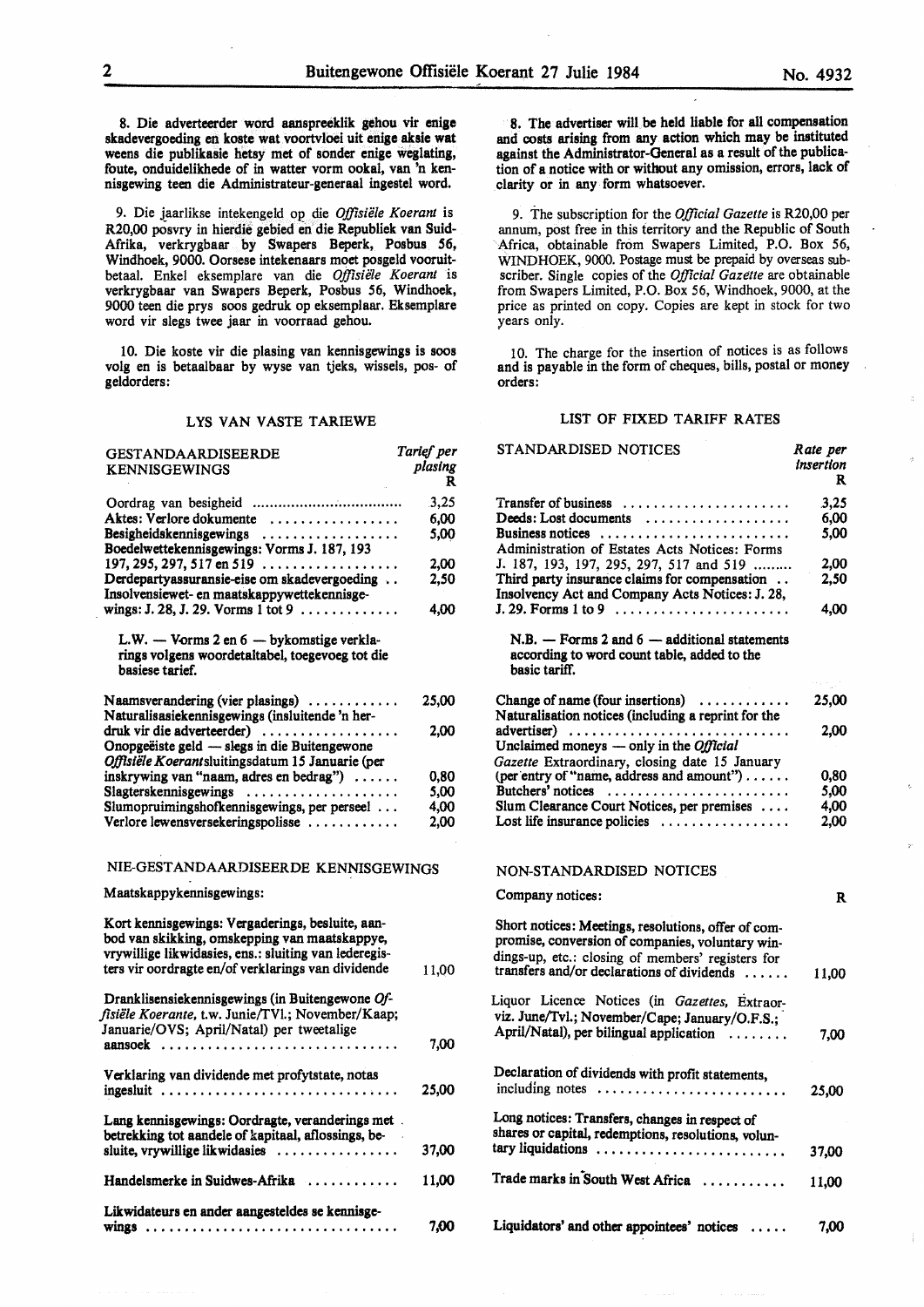#### GEREGTELIKE EN ANDER OPENBARE VERKOPE:

| Geregtelike verkope                                                  | 18.00 |
|----------------------------------------------------------------------|-------|
| Openbare veilings, verkope en tenders:                               |       |
|                                                                      | 6.00  |
| 76 tot 250 woorde $\ldots \ldots \ldots \ldots \ldots \ldots \ldots$ | 15.00 |
| $251$ tot 350 woorde                                                 | 23,00 |
| ORDERS VAN DIE HOF:                                                  |       |

#### Voorlopige en finale likwidasies of sekwestrasie . . . . . . . . . . . . . . . . . . . . . . . . . . 14,00 Vermindering of veranderings in kapitaalsamesmeltings, aanbod van skikking .......... 37,00 Geregtelike besture, *kurator bonis* en soortgelyke en uitgebreide bevel *nisi* . . . . . . . . . . . . . . . . . . . 37,00 Verlenging van keerdatum . . . . . . . . . . . . . . . . . 4,00 Tersydestellings en afwysings van petisies (J. 158) ....... 4,00

11. Die koste vir die plasing van advertensies, behalwe die kennisgewings wat in paragraaf 10 genoem word, is teen die tarief van 56c per sm dubbelkolom. (Gedeeltes van 'n sm moet as volle sm bereken word).

12. Geen advertensie word geplaas tensy die koste nie vooruitbetaal is nie. Tjeks, wissels, pos- en geldorders moet aan die Sekretaris,: Burgersake en Mannekrag betaalbaar gemaak word.

#### Vorm/Form J 187

#### LIKWIDASIE- EN DISTRIBUSIEREKENING IN **BESTORWE BOEDELS WAT TER INSAE LÊ**

Ingevolge artikel 35(5) van Wet 66 van 1965, word hierby kennis gegee dat duplikate van die likwidasie- en distribusierekenings (eerste en finale, *tensy anders vermeld)* in die boedels hieronder vermeld, in die kantore van die Meester en Landdroste soos vermeld en gedurende 'n tydperk van 21 dae (of korter of !anger *indien spesiaal vermeld)* vanaf gemelde datums of vanaf datum van publikasie hiervan, as dit later is, ter insae lê van alle persone wat daarby belang het.

Indien binne genoemde tydperk geen besware daarteen by die betrokke Meester ingedien word nie, gaan die eksekuteurs oor tot die uitbetalings ingevolge gemelde rekenings.

59/83 Windhoek MOOLMAN Samuel Wilhelm 480728 0100 077 Hoogenhoutstraat Okahandja Santamtrust Posbus 4680 Pretoria.

391/83 BERGH Petrus Jacobus 161002-01-00011 Plaas Onverwag, Distrik Karasburg Rissik, & Cox, Posbus 8, Karasburg.

#### SALES IN EXECUTION AND OTHER PUBLIC SALES:

| Sales in execution $\dots \dots \dots \dots \dots \dots \dots$<br>Public auctions, sales and tenders: |  |  |  |  |  |  |  |  |  |  |  |  |  | 18.00  |
|-------------------------------------------------------------------------------------------------------|--|--|--|--|--|--|--|--|--|--|--|--|--|--------|
| Up to 75 words $\dots \dots \dots \dots \dots \dots \dots \dots$                                      |  |  |  |  |  |  |  |  |  |  |  |  |  | - 6.00 |
|                                                                                                       |  |  |  |  |  |  |  |  |  |  |  |  |  | 15.00  |
|                                                                                                       |  |  |  |  |  |  |  |  |  |  |  |  |  | 23.00  |

#### ORDERS OF THE COURT:

| Provisional and final liquidations or seque-                         |       |
|----------------------------------------------------------------------|-------|
|                                                                      | 14.00 |
| Reduction or change in capital mergers, offer of                     |       |
| compromise $\ldots \ldots \ldots \ldots \ldots \ldots \ldots \ldots$ | 37.00 |
| Judicial managements, curator bonis and similar                      |       |
| and extensive <i>rule nisi</i>                                       | 37,00 |
| Extension of return date $\dots\dots\dots\dots\dots\dots$            | 4.00  |
| Supersession and discharge of petitions (J. 158).  4,00              |       |

11. The charge for the insertion of advertisements other than the notices mentioned in paragraph 10 is at the rate of 56c per cm double column. (Fractions of a cm must be calculated as a cm).

12. No advertisements shall be inserted unless the charge is prepaid, Cheques, drafts, postal or money orders must be made payable to the Secretary: Civic Affairs and Manpower.

#### **LIQUIDATION** AND **DISTRIBUTION ACCOUNTS IN DECEASED ESTATES LYING FOR INSPECTION**

In terms of section 35(5) of Act 66 of 1965, notice is hereby given that copies of the liquidation and distribution accounts (first and final, *unless othenvise stated)* in the estates specified below will be open for the inspection of all persons interested therein for a period of 21 days (or shorter or longer if *specially stated)* from the date specified or from the date of publication hereof, whichever may be the later, and at the offices of the Master and Magistrates as stated.

Should no objection thereto be lodged with the Master concerned during the specified period, the executors will proceed to make payments in accordance with the accounts.

158/84 HARZ Edith Irmela Johanna 070607 **0002 00** 3 Lions Klub Altersheim, Rhode Allee, Swakopmund **Windhoek**  Barclays Nasionale **Bank Beperk,** Posbus 1014, Kimberley.

**339/83 PENDERIS Adriaan Frederick 1402205025007** *5*  Von Eckenbrecher **Str, Klein Windhoek** Not applicable **Windhoek H Penderis,** c/o Lorentz & **Bone, PO Box 85 Windhoek 9000.**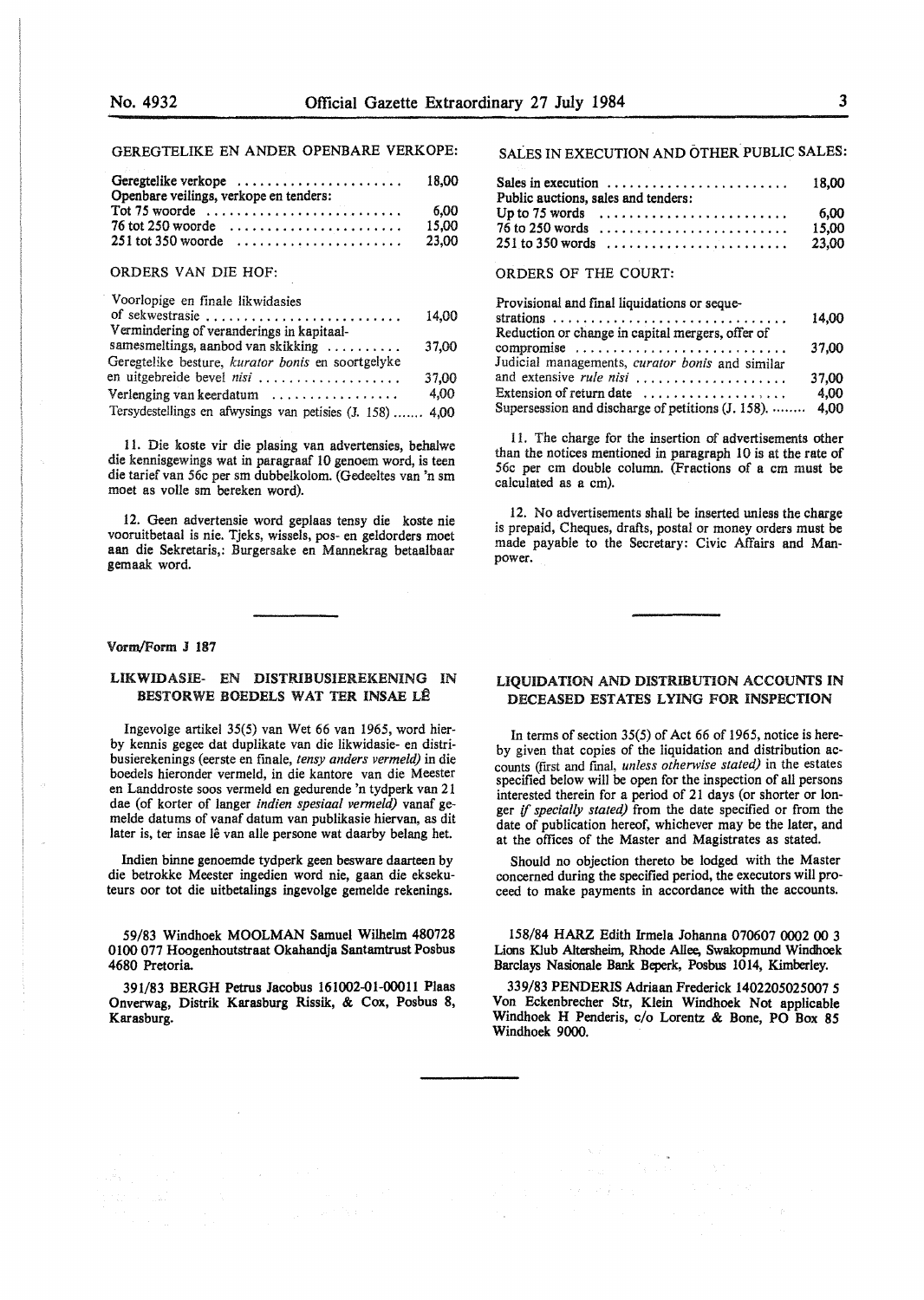#### **Vorm/Form J 193**

#### **KENNISGEWING AAN KREDITEURE IN BESTOR-WE BOEDELS**

Alie persone wat vorderinge het teen die boedels hieronder venneld, word hierby versoek om hul vorderinge by die betrokke eksekuteurs en binne 'n tydperk van 30 dae (of andersins soos aangedui) gereken vanaf die datum van publikasie hiervan in te lewer. Die inligting word verstrek in die volgorde: Boedelnommer, familienaam en voorname, geboortedatum, persoonsnommer, laaste datum, familienaam, geboortedatum en persoonsnommer; naam en adres van eksekuteurs of gemagtigde agent, tydperk toegelaat vir lewering van vorderings *indien anders as 30 dae.* 

524/83 Windhoek VIERECK Gerda Katharina 15.4.1915 150415 0017 10 1 10, Hintrager Street, Pioneerspark, Windhoek 25.11.1983 CJ Hinrichsen c/o Lorentz & Bone Standard Bank Chambers, Kaiser Street, Box 85, Windhoek 9000.

245/84 Windhoek ROZA Carlos Fernandes 23 Julie 1930 RSA 300723 5015 007 Karavaan 38, Kameeldoringstraat Rundu 9 April 1984 Helena Hendrina Catharina Roza 18 Desember 1938 381218 0009 008 RH Meyeridricks, Bestuurder, Santamtrust Bpk, Posbus 4333, Kaapstad (Eksekuteur)

#### **NOTICE TO CREDITORS IN DECEASED ESTATES**

All persons having claims against the estates mentioned below are hereby called upon to lodge their claims with the executors concerned, within 30 days (or otherwise as indicated) calculated from the date of publication hereof. The information is given in the following order: Estate number, surname and christian names, date of birth, identity number, last address, date of death; surviving spouse's names, surname date of birth and identity number; name and address of executor or authorised agent, period allowed for lodgement of *claims if other than 30 days.* 

209/84 Windhoek KRUGER Andre 4 Februarie 1949 490204 5047 001 Okahandja 11 Mei 1984 Barclays Nasio- nale Bank Beperk Posbus 1014. Kimberley.

259/84 HULME Martha Johanna Jacoba 27 Oktober 1897 Keetmanshoop 6 Junie 1984 Windhoek Lentin Botma & De W aa1 Posbus 38 Keetmanshoop.

266/84 Windhoek KARSTEN Gideon Theodorus 11 Junie 1918 180611-5051-00-4 Plaas Haums, Distrik Karasburg 31 Mei 1984 HJK van Niekerk, p/a Rissik & Cox !Ode Laan, Posbus 8, Karasburg.

194/84 Windhoek GOSAU Ursula Ruth Barbara Born Nikschtat 14/01/1920 20 01 14 004 009 43 Bruckenstreet Swakopmund 05/05/1984 WJ Schaaf PO Box 290, Windhoek.

#### **Vorm/Form 519**

#### **LIKWIDASIE EN DISTRIBUSIEREKENING IN BE-STORWE BOEDEL WAT TER INSAE LE**

Ingevolge artikel 35(5) van Wet 66 van 1964 word hierby kennis gegee dat die likwidasie- en distribusierekening in die Boedel in die Bylae vermeld in die kantore van die Meester van die Hooggeregshof en Landdros soos vermeld vir 'n tydperk van 21 dae vanaf die datum van publikasie hiervan (of andersins soos aangedui) ter insae sal lê vir alle persone wat daarby belang het.

Indien geen besware daarteen by die Meester binne die gemelde tydperk ingedien word nie, sal die eksekuteur tot uitbetaling daarvolgens oorgaan.

a višina sed kalendaru va

#### **LIQUIDATION AND DISTRIBUTION ACCOUNT** IN DECEASED ESTATE LYING FOR INSPECTION

In terms of section 35(5) of Act 66 of 1965 notice is hereby given that the liquidation and distribution account in the Estate specified in the Schedule will be open for inspection of all persons interested therein for a period of 21 days from the date of publication hereof (or otherwise as indicated) at the offices of the Master of the Supreme Court and Magistrate, as stated.

Should no objection thereto be lodged with the Master during the specified period, the Executor will proceed to make payment in accordance therewith.

中学的 出口

332/82 LE ROUX Johannes Petrus 491101 5081 00 7 Otjiwarongo Supplementêre Eerste en Finale Le Roux Jeanette 27/7/84 Windhoek Otjiwarongo Standard Bank SWA Ltd. (Registered Commercial Bank) Trustee Branch **P.O. Box 2164, Windhoek 9000.** 

*'n Herdruk van die "Ojp.sie1e Koerant" van 31 Desember 1981, No. 4580, is nou weer verkryghaar vir Rl5,00 by SWAPERS. Dit bevat die lnkomstebelastingwet van die Nasionale Vergaderlng van SWA.* 

*A reprint of the "O,Dlcial Gazette" 31st December 1981, No. 4580, is now again availablefrom SW A.PERS for Rl5,00. It contains the Income Tax Act of the National Assembly of SWA.*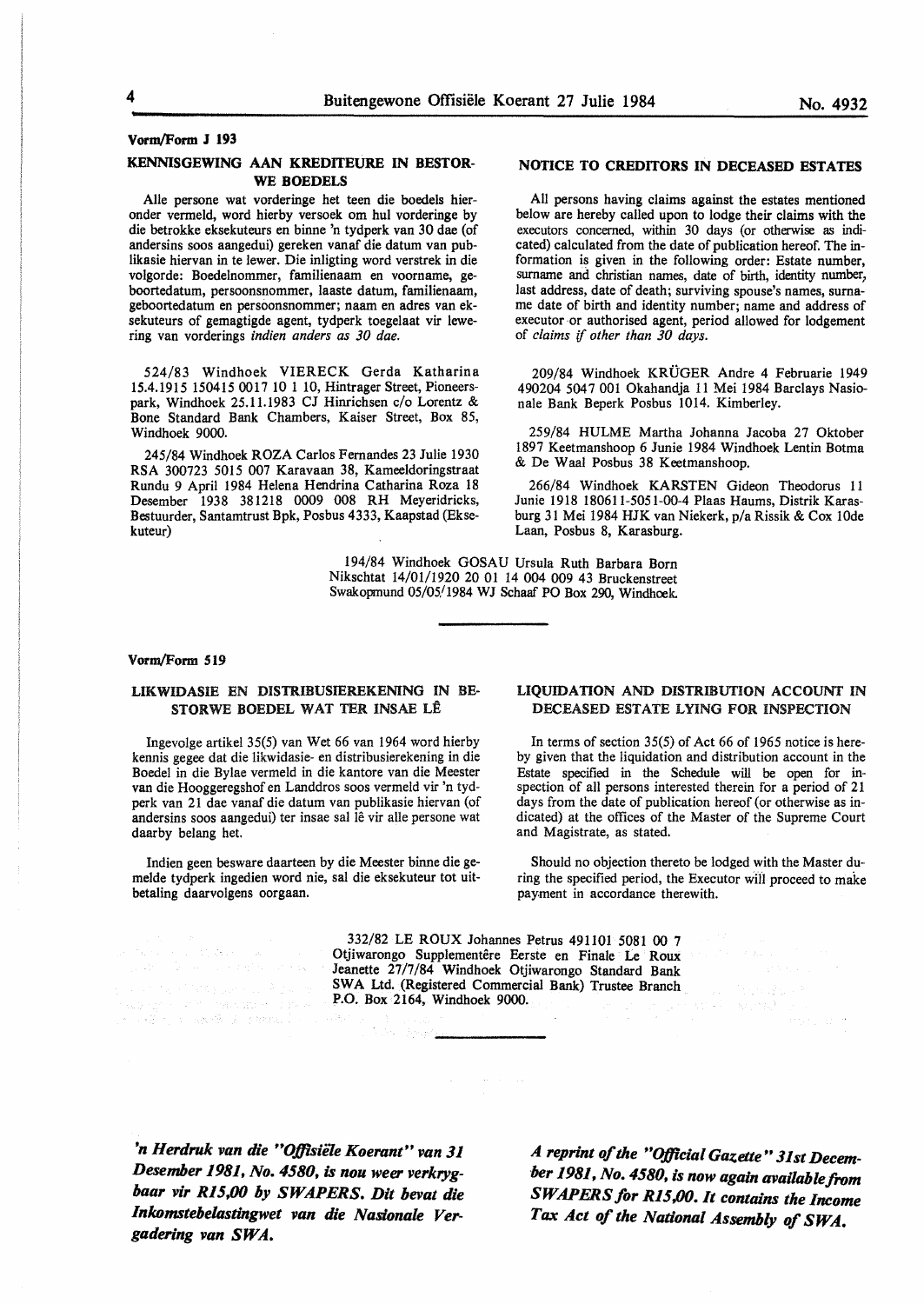#### **KENNISGEWING VIR VERKIESlNG-VAN EKSEKU-TEURS EN/OF VOOGDE**

#### **VERKIESING VAN EKSEKUTEURS EN VOOGDE**

Aangesien die Boedels van die Persone vermeld in onderstaande Bylae nie verteenwoordig is nie, word hierby deur Meester van die Hooggeregshof van Suidwes-Afrika aan belanghebbendes kennis gegee, dat byeenkomste ten opsigte van die verskillende Boedels op die datums, tye en plekke vermeld, gehou sal word met die doe! om 'n Persoon of Persone te kies vir goedkeuring deur die Meester as geskik en bekwaam om deur horn aangestel te word as Eksekuteurs of V oogde, na gelang van omstandighede.

In 'n stad waarin 'n Kantoor van 'n Meester is, word die byeenkoms voor die Meester gehou en in ander plekke voor die Landdros.

L.W. - Items aan die linkerkant moet 'n \* gemerk, dui aan die verkiesing van 'n Voog; andersins word 'n Eksekuteur gekies.

17/83 THOMPSON Johanna Sophia Huisvrou 9 Januarie 1983 Otjiwarongo Landdros 14-08-1984 10h00 S.W.A. Meester van die Hooggeregshof Windhoek SWA.

#### **NOTICE FOR ELECTION OF EXECUTORS AND/OR TUTORS.**

#### **ELECTION OF EXECUTORS AND TUTORS**

The Estates of the Persons mentioned in the subjoined Schedule being unrepresented, interested, parties are hereby given notice by the Master of the Supreme Court of South West Africa, that meetings will be held in several Estates at the dates, times and places specified, for the purpose of selecting some Person or Persons, for approval by the respective Master, as fit and proper to be appointed by them as Executors or Tutors, as the case may be.

Meetings in a town in which there is a Master's Office, will be held before the Master; elsewhere they will be held before the Magistrate.

 $N.B.$  - Items indicated by  $a^*$  on the left hand side, denote the election of a Tutor; otherwise an Executor is to be elected.

272/84 PITT Catherine Pensionaris 7-10-1982 Meester van die Hooggeregshof Windhoek 10-08-1984 10h00 Suidwes-Afiika Meester van die Hooggeregshof SWA

281/84 NOLTE Willem Andries Boer 30 Junie 1984 Keetmanshoop Landdros 7-08-1984 9h00 Landdros Keetmanshoop Meester van die Hooggeregshof.

#### **Voran/Form 4**

#### **LIKWIDASIE REKENINGE EN PLANNE VAN DISTRIBUSIE OF KONTRIBUSIE REKENING IN GESEKWESTREERDE BOEDELS OF MAATSKAP-PYE IN LIKWIDASIE**

Ingevolge artikel 108(2) van die Insolvensiewet, 1936, artikel 136(2) van die Maatskappywet, 1926, en artikel 406(3) van die Maatskappywet, 1973, word hierby kennis **gegee** dat die likwidasie- distribusie- of kontribusierekenings in die boedels of die maatskappye, na gelang van die geval, hieronder vermeld ter insae van skuldeisers of kontribuante sal le op die kantore van die Meester en Landdroste daarin genoem, gedurende 'n tydperk van 14 dae, of die tydperk wat daarin vermeld is, vanaf die datum hieronder vermeld of vanaf die datum van publikasie hiervan, watter datum ook al die laaste is.

W4/81 Omatako Bandesentrum (Pty) Ltd (In Liquidation) Fourth and Final Liquidation & Distribution Account. At the offices of the Master of the Supreme Court, Windhoek and the Magistrate's offices in Okahandja for a period of 14 days as from Friday the 27th July 1984. Dr OFC Herrigel c/o Security Trust SWA (Pty) Ltd PO Box 3599 Windhoek 9000.

#### **LIQUIDATION ACCOUNTS AND PLANS OF DISTRIBUTION OR CONTRIBUTION IN SEQUES-TRATED ESTATES OR COMPANIES BEING WOUND UP**

Pursuant to section 108(2) of the Insolvency Act, 1936, section 136(2) of the Companies Act, 1926, and section 406(3) of the Companies Act, 1973, notice is hereby given that the liquidation account and plans of distribution or contribution in the estates or the companies mentioned below will lie open for inspection by creditors or contributories at the offices of the Master and the Magistrates stated therein, for a period of 14 days, or for such a period as stated therein, from the dates mentioned below or from the date of publication hereof, which-ever may be the later date.

W7/82 Insolvent Estate JPJ Botha. Third en Final Liquidation & Distribution Account. At the offices of the Master of the Supreme Court, Windhoek and at the Magistrate's Court in Okahandja for a period of 14 days as from the 27th July 1984. Dr OFC Herrigel c/o Security Trust SWA (Pty) Ltd PO Box 3599 Windhoek 9000.